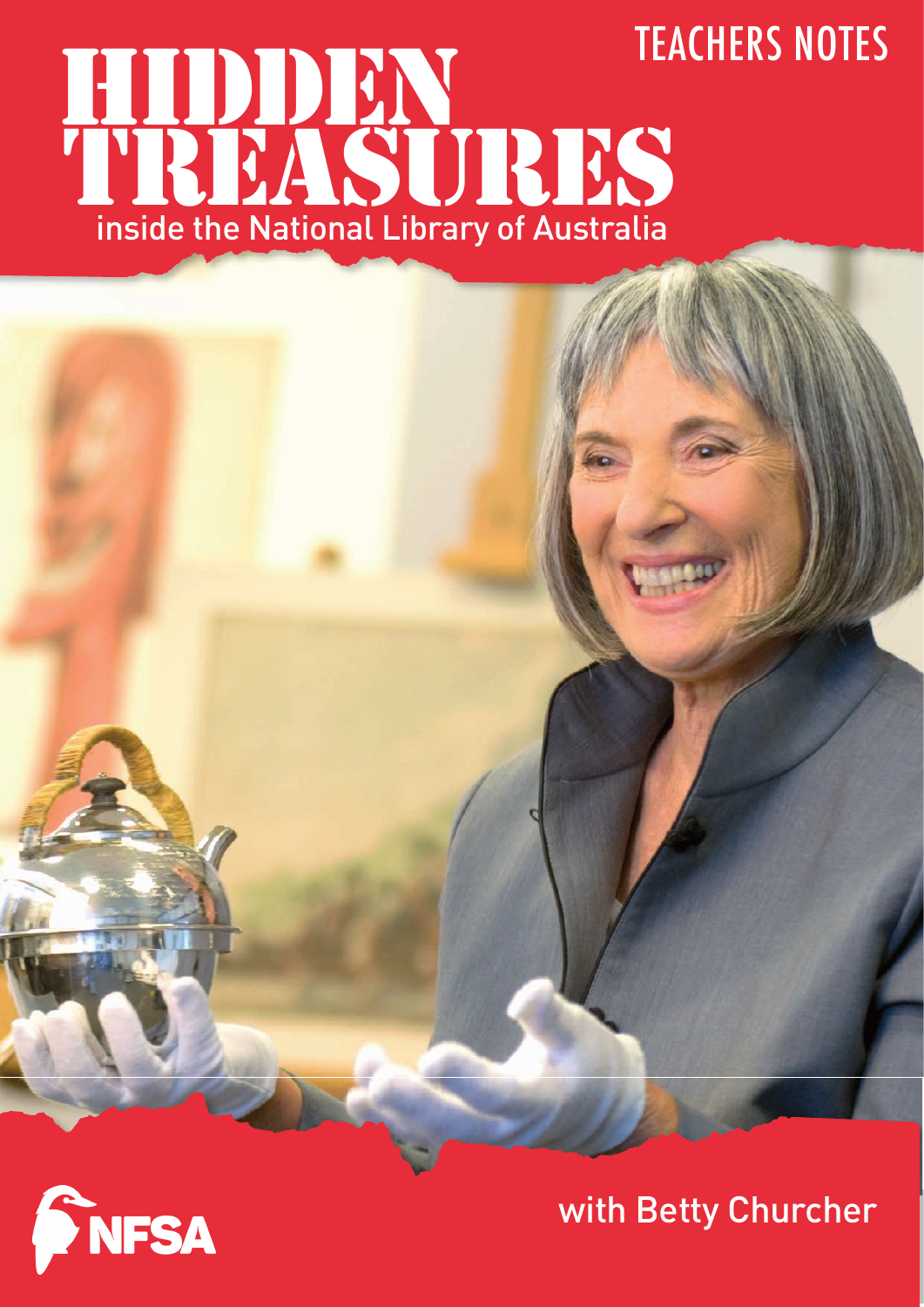# **Series synopsis**

The National Library of Australia is the country's largest reference library with over nine million items in its collection, including a surprising number of art works. Yet visitors to the library glimpse only a fraction of the collection with many fragile items unable to be placed on permanent display.

Former director of the National Gallery of Australia Betty Churcher presents an insider's guide to some of the library's art treasures, which are rarely on public display. From her unique vantage point, Churcher makes intriguing historical connections between paintings and engravings, photography, manuscripts and artefacts, illustrated journals and diaries.

This series of short documentaries tells the story of Omai, the first South Sea Islander to visit London; investigates the mystery surrounding the death of Captain James Cook in Hawaii; reveals the exquisite paintings of 18-year-old colonial painter George Raper and Victorian flower hunter Ellis Rowan; and speaks with artist John Olsen about his struggle to paint the biggest commission of his career, the Sydney Opera House mural.

These are fascinating tales about the creative process and the works themselves, offering a tantalising insight into Australia's culture and heritage.

# **Curriculum Applicability**

| <b>Episode</b><br># | <b>Title</b>                      | <b>Curriculum Links</b>                                                                                                                                |
|---------------------|-----------------------------------|--------------------------------------------------------------------------------------------------------------------------------------------------------|
| 1                   | Augustus Earle and His Dog, Jemmy | <b>Society and environment</b><br>Early views of the environment<br><b>History</b><br>Representations of Aboriginal people<br>Art<br>Portraits         |
| $\overline{2}$      | The Flower Hunter                 | <b>Society and environment</b><br>Representations of the environment<br><b>History</b><br>Development of national identity<br>Art<br>Heidelberg School |
| 3                   | The Photographer and the Painter  | <b>History</b><br>Representing change over time through evidence<br>Art<br>Photography and painting                                                    |
| 4                   | A Passionate Collector            | <b>Society and environment</b><br>Understanding early maps                                                                                             |
| 5                   | Captain Cook in Hawaii            | <b>Society and environment</b><br>Cultural awareness<br><b>History</b><br>Empathy<br>Art<br>Portraits                                                  |
| 6                   | Captain Cook's Tragic Death       | <b>History</b><br>Eyewitnesses and representations                                                                                                     |
| 7                   | South Sea Islander in London      | <b>History</b><br>The image of the 'noble savage'<br>Art<br>Portraits                                                                                  |
| 8                   | <b>First Fleet Sketches</b>       | <b>History</b><br>Sources of history<br>Art                                                                                                            |
| 9                   | Figure in the Landscape           | <b>Society and environment</b><br>Representing the environment<br><b>History</b><br>Representations of Aboriginal people<br>Art<br>Viewing landscape   |
| 10                  | John Olsen's Opera House Mural    | Art<br>Interpreting art                                                                                                                                |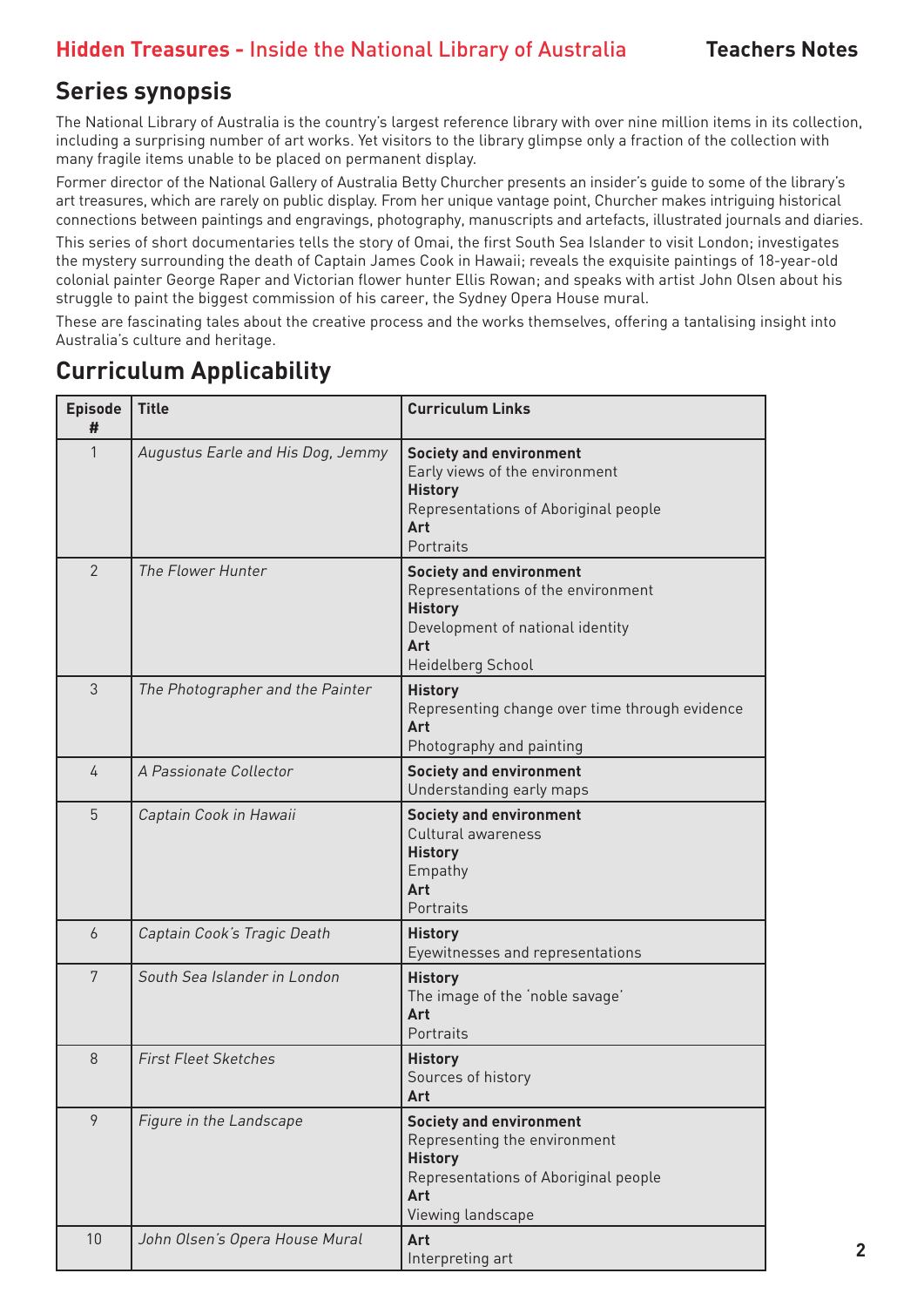# **Exploring ideas and themes in the series**



#### **Episode 1 – Augustus Earle and His Dog, Jemmy**

Misadventure turned to good fortune when young English artist Augustus Earle was rescued after being marooned on a remote island and accidentally became the colony's first trained artist. Earle was stranded for nine months with his dog, Jemmy, on an island in the South Atlantic Ocean when his ship sailed without him in March 1824. He filled his time recording life on the island until his art supplies ran out. The artist and his dog appear in many of his island paintings. Earle was eventually picked up by a ship bound for Sydney and during the few years he lived in the colony he became its foremost painter. Included in the National Library's collection is an 1826 oil portrait of Bungaree, the first Aborigine to circumnavigate Australia.

1) The key images in this episode are the portrait and lithograph of the Aboriginal man, Bungaree. Describe the way Bungaree is portrayed in the portrait, including his clothing, ornamentation or decorations, pose or stance, and the background.

2) What impression do you gain of Bungaree? Why do you think you gain that impression—how do each of the elements in the portrait help to create that reaction in the viewer?

3) What do you think is the main message that the painter, Augustus Earle, is trying to convey in this portrait?

4) How is this image or impression of Bungaree changed in the lithographs that were created from the portrait?

5) Why do you think people would have presented the portrait in this way?

6) From the information given to you in the film segment, what would you say were Bungaree's achievements? Why would these be considered achievements? For example, you might discuss the difficulty that a person might have in trying to live in two different worlds, the Indigenous world and the new one brought in by the settlement of Sydney Cove.

7) The presenter does not tell us that Bungaree ended his life as a beggar and a drunk. Does this knowledge make any difference to the messages and meanings of the portrait? Explain your views.

8) Summarise in just one or two sentences why this portrait is a 'treasure' in our knowledge and understanding of aspects of Australian history.

9) Research. The portrait is of a significant figure in Australian colonial history. Research another significant Indigenous figure (such as Jandamara, Yagan, Bennelong) and tell their story. Include in your presentation the nature of their achievements, their role in the period and place where they existed, and the way they have been represented in images.

For more on the life of Bungaree go to: **[www.adb.online.anu.edu.au/biogs/A010162b.htm](http://www.adb.online.anu.edu.au/biogs/A010162b.htm)** For more on Augustus Earle go to: **[www.nla.gov.au/exhibitions/earle](http://www.nla.gov.au/exhibitions/earle )**

#### **Episode 2 – The Flower Hunter**



Victorian flower painter Ellis Rowan rocked the Australian art establishment when she won the Centennial Art Prize in 1888, defeating established male artists including Tom Roberts and Frederick McCubbin and prompting a complaint from the Victorian Art Society. A feisty and tenacious adventurer, Rowan travelled Australia searching for rare and exotic species to paint before venturing into the jungles of New Guinea to find inspiration for her exquisite flower paintings. Using watercolours and gouache on coloured paper, she painted many unique varieties, on one occasion claiming to have dangled by a rope over a precipice, hundreds of metres above the rainforest below, to paint a tree orchid. The bitterness of her male rivals lasted until well after her death in 1922. Some 900 of her watercolours are now in the National Library collection.

1) Ellis was a contemporary of Tom Roberts and Frederick McCubbin—both of whom are considered to be important in the development of Australian nationalism in the late 19th century because of their focus on typical Australian scenes. How might you argue that Ellis

Rowan should also be considered part of this nationalistic development?

2) Ellis Rowan was not typical of women of her day. Suggest or speculate on what obstacles might have existed for women to be independent travellers and artists. Then research more about her life to test these ideas and to see how she overcame these restrictions and limitations.

#### A starting point could be the following book:

Christine Morton-Evans and Michael Morton-Evans, The Flower Hunter: The Remarkable Life of Ellis Rowan, Simon and Schuster, 2008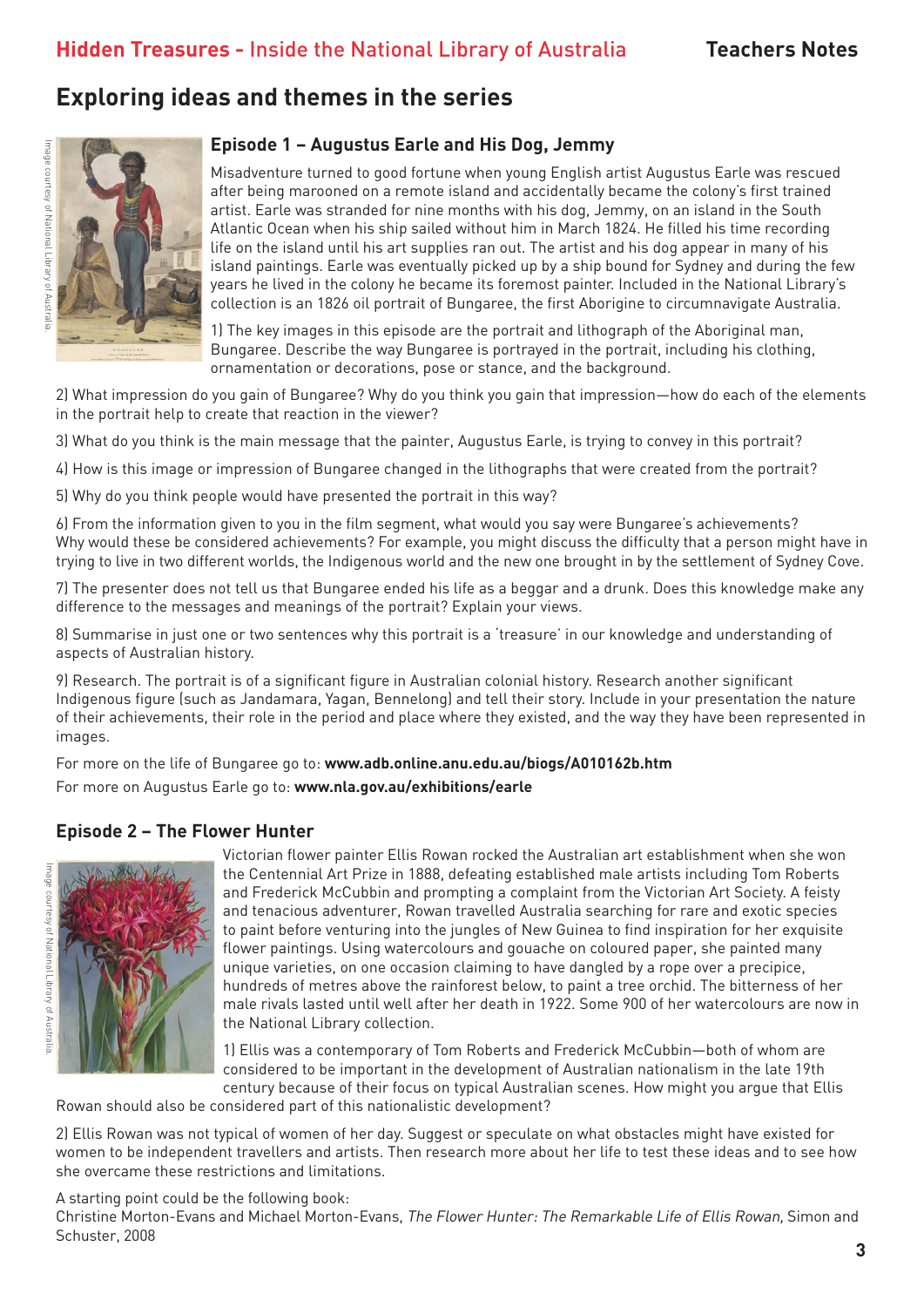3) The presenter, Betty Churcher, suggests that the main objection to Rowan by male artists was based on gender. The debate in Federal Parliament over the acquisition of her work was in part based on a belief by some that her painting was botanical rather than artistic. Discuss the idea that her work would not have been considered 'art'.

4) Rowan followed her obsession:

'My love for the flora of Australia, at once so unique and so fascinating, together with my desire to complete my collection of floral paintings, has carried me into other colonies, Queensland and some of the remotest parts of the great continent of Australia. The excitement of seeking and the delight of finding rare or even unknown specimens abundantly compensated me for all difficulties, fatigue and hardships.' (Source: www.anbg.gov.au/biography/rowan.biography.html)

Do you know or know of anyone who has a real obsession? What difficulties might exist in a society for a person who does have an obsession? Why might people follow their obsessions?

5) The main women given acknowledgement in Australian history are those who achieved political rights for women or writers. Research and prepare a list of notable women. Include, but try to expand your list beyond, political activists and writers.

To see more go to: **[http://pandora.nla.gov.au/pan/44384/20040920-0000/www.nla](http://www.nla.gov.au/exhibitions/ellisrowan/the_collection.html).gov.au/exhibitions/ellisrowan/index.html**

6) Summarise in just one or two sentences why these paintings are 'treasures' in our knowledge and understanding of aspects of Australian history.

#### **Episode 3 – The Photographer and the Painter**



Artists working in different media have created a visual time capsule showing Melbourne in the late 1800s. The first, an album of photographs by the city's official photographer Charles Nettleton, features Bourke Street, Melbourne, Looking East, an 1878 photograph showing men chatting in the middle of sleepy Bourke Street, while the second, a painting by Tom Roberts circa 1886, shows the same street bustling with pre-Christmas trade. The painting, originally named Allegro con brio, was altered in 1890 when the artist added three figures to the foreground. Aerial maps of the city in the National Library collection show the massive

transformation that took place in Melbourne over the fifty years from 1838. The photograph, the painting and the aerial map provide snapshots of early Melbourne, each one supplying information particular to the medium.

1) This segment presents a variety of photographs and paintings as evidence of change over time. Discuss the strengths and weaknesses of both photographs and paintings as evidence of a place or event in history.

| Type of evidence | Strengths | <b>Limitations</b> |
|------------------|-----------|--------------------|
| <b>Paintings</b> |           |                    |
|                  |           |                    |
|                  |           |                    |
| Photographs      |           |                    |
|                  |           |                    |
|                  |           |                    |

2) How has changing technology influenced the nature of photographs?

3) One of the important elements in evidence is the influence of the creator of the evidence. A painter chooses what to include in his or her painting. Does a photographer also influence or choose what is in a photograph and therefore what meanings or messages it conveys? Discuss this idea.

4) Take a photograph of an area at some different times during the day—for example, a school play area before or after school, during class time, and at recess or lunch. Print these and have one third of the class take a copy of one of the photographs. Ask people in your family to comment on the scene. Compare your answers in school and discuss what this might tell you about how the interpretation of a place and time might be influenced by the nature of the evidence that is available.

5) The presenter, Betty Churcher, says of paintings and photographs that 'each supplies information particular to that medium. Each is a time capsule'. Do you agree? Discuss this comment.

6) Summarise in just one or two sentences why these paintings and photographs are 'treasures' in our knowledge and understanding of aspects of Australian history.

2/2008. (This magazine is sent to every secondary school in Australia and should be in your library. Alternatively, you  $\zeta$ For an analysis of a famous photograph of the Tasmanian Aborigine Truganini, 'the last of her race', see STUDIES can see a copy of the unit at **[www.npg.gov.au](http://www.npg.gov.au)**)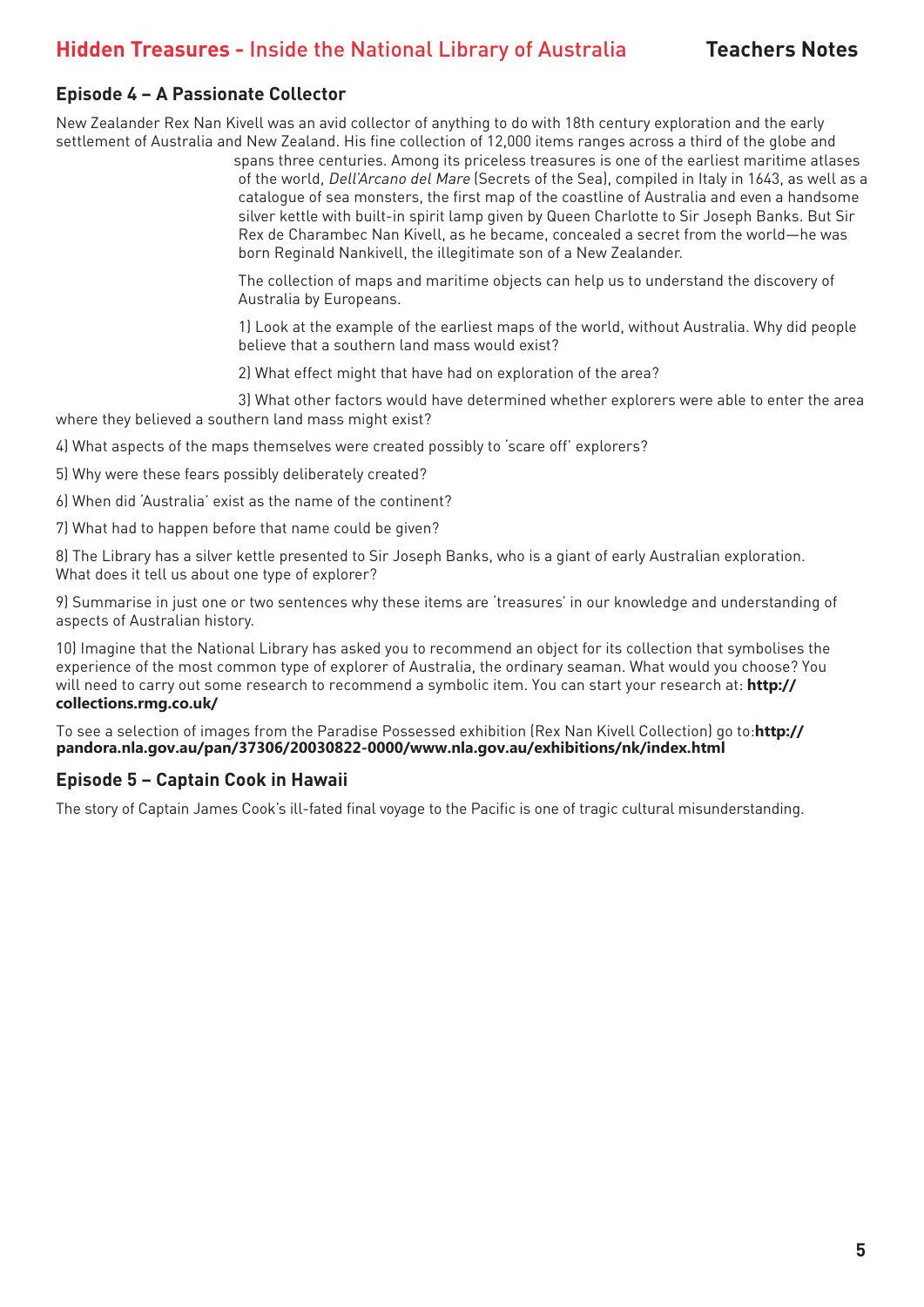1) Why did Cook sail into Kealakekua Bay?

2) With what event did his visit coincide?

3) Why was that event important to the Hawaiians?

4) What were the symbols associated with that event?

5) How did Cook's ship, and then Cook himself, seem to reflect or be consistent with the event?

6) How did each side not have a cultural awareness of each other?

7) How would that contribute to tension and conflict?

8) Which action of Cook's destroyed the illusion that Cook represented Orono?

9) Look at the different representations of Cook's death in the segment. What message does each give about his death?

10) All were painted after the event and none was painted by an eyewitness. How does that influence the nature and purpose of the paintings?

#### 11) Read the account of his death at:**[http://www2.sl.nsw.gov.au/archive/discover\\_coll](http://www.geocities.com/TheTropics/7557/3death.html)ections/history\_nation/ voyages/death\_cook/**

This account by ship's surgeon, David Samwell, is regarded as the most complete and reliable one. List the elements that contributed to the cause of Cook's death. For example, you might include the date and time—if Cook had landed earlier or later things might have been different. You might list Cook's character—if he had not been so confident he might have behaved with greater caution. You might list the illness of Clerke—if he had led the party as Cook originally intended then Cook would not have been on the beach at the time of the attack. And so on. From the list that you make, create a statement about the nature of causation in history.

12) Do you think we know what caused Cook's death? Explain your views.

13) Cook's death is a famous and significant event. What does it tell us about the nature of evidence in history?

14) Summarise in just one or two sentences why these journals and illustrations are 'treasures' in our knowledge and understanding of aspects of Australian history.

[For more information about Captain Cook go to:](http://www.nla.gov.au/collect/treasures/mar_treasure.html)

#### **[http://pandora.nla](http://www.cptcook.com).gov.au/pan/44385/20040920-0000/www.nla.gov.au/collect/treasures/treasures.html**

**[www.cptcook.com](http://www.abc.net.au/tv/captaincook)**

**www.abc.net.au/tv/captaincook**

#### **Episode 7 – South Sea Islander in London**



**OWAY** 

A young Tahitian warrior named Omai enlisted as a crew member during Captain James Cook's second circumnavigation of the world. On his arrival in London in 1774 he was welcomed into the highest social circles. England's most sought-after 18th century painter, Sir Joshua Reynolds, painted his portrait in 1774, for which a rare sketch is held in the National Library collection. While Omai eventually returned to the islands, his story inspired a spectacular pantomime at Theatre Royal in Covent Garden. With costumes designed by Philippe Jacques de Loutherbourg, the pantomime brought ethnographic realism to a somewhat farcical plot.

1) The visit of Omai was a sensation in late 18th century Britain. Why would a visit by a person from another place arouse such interest?

2) Can you suggest a comparable visit or visitor that might cause a similar sensation in our society today?

3) An idea that was current during the time was that of the 'Noble Savage'—people who were deeply in touch with nature, and who lived rich, fulfilling but perfectly natural lives. How might Omai have seemed to be an example of this idea?

4) The 'Noble Savage' idea in fact did not take into account the complexity of the society that Omai had come from. What elements of this complexity can we see from this segment?

5) Was Omai exploited or did he exploit the situation? Explain the reasons for your answer.

6) Omai can be seen as representing some of the benefits and problems that came with culture contact between two different groups. Explain how Omai might have benefited, and how he might have suffered, from his attempts to live in two worlds. (You can ask the same question of Bungaree in Episode 1.)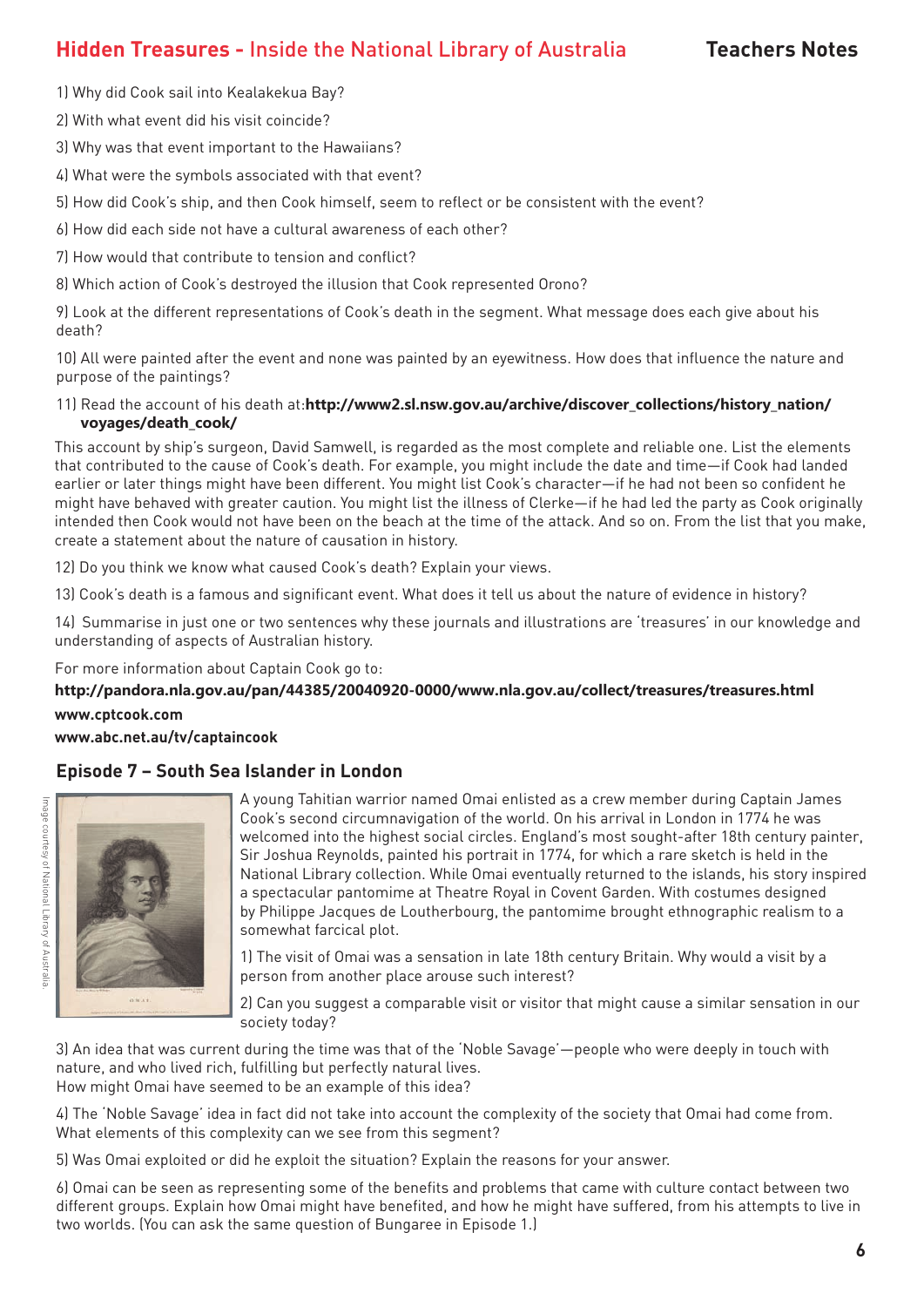7) Summarise in just one or two sentences why this item is a 'treasure' in our knowledge and understanding of aspects of Australian history.

For more on Omai and Captain Cook go to: **[www.nla.gov.au/exhibitions/omai](http://www.nla.gov.au/exhibitions/omai)**

### **Episode 8 – First Fleet Sketches**

First Fleet captain John Hunter copied the work of young First Fleet midshipman George Raper to produce his famous



sketchbook showing life in Botany Bay. Raper's own First Fleet paintings, begun in 1788, show his skill and fine eye for detail in capturing the birds and flowers of New South Wales. They were acquired by the National Library of Australia in 2004 after lying undiscovered and undisturbed for more than 200 years in an English manor. While Hunter, who became the second Governor of NSW, didn't share Raper's talents with a paintbrush, both men shared equally an excitement and enthusiasm for recording what they found in Sydney Cove in 1788.

1) Why would people of the First Fleet have wanted to record the flora and fauna that they saw?

2) What impact might the publication of these and other similar sketches have had on people in Britain and elsewhere?

3) Can you think of any similar example of something new and totally different that might exist in our society today, or in the near future?

4) The episode stresses that copying the work of another artist was acceptable in this period. How do we view this copying today?

5) Copyright and creativity are valued and protected today. In NSW there is a compulsory study of the idea that people have a right to their own creative works, and that any use of them by others must be acknowledged, or even have the creator's permission. Why? Prepare a list of points that you might make in explaining why protection of a person's creative output is necessary and desirable. Are there any strong arguments that you could put against this idea?

For more information on the idea of creativity and copyright see Nothing Beats the Real Thing! in STUDIES 2/2008. (This magazine is sent to every secondary school in Australia and should be in your library. Alternatively, you can see a copy of the unit at: **[www.afact.com.au](http://www.afact.com.au)**)

6) The argument is sometimes made that the earliest European-trained artists who saw the Australian landscape were not able to paint it—they applied their European expectations and traditions and failed to reproduce the Australian reality. Does this 'treasure' support or challenge this idea? Explain your reasons.

7) Summarise in just one or two sentences why this collection is a 'treasure' in our knowledge and understanding of aspects of Australian history.

For more on John Hunter go to: **[www.adb.online.anu.edu.au/biogs/A010529b.htm](http://www.adb.online.anu.edu.au/biogs/A010529b.htm)**

For more on George Raper go to:

**[www.nla.gov.au/exhibitions/georgeraper](http://www.nla.gov.au/exhibitions/georgeraper) [http://recollections.nma.gov.au/issues/vol\\_1\\_no\\_1/commentary/first\\_fleet\\_treasure\\_trove](http://recollections.nma.gov.au/issues/vol_1_no_1/commentary/first_fleet_treasure_trove) [www.adb.online.anu.edu.au/biogs/A020317b.htm](http://www.adb.online.anu.edu.au/biogs/A020317b.htm)**

### **Episode 9 – Figure in the Landscape**

John Glover revolutionised his art and became one of Australia's finest landscape artists after arriving in Tasmania at the age of 64 in 1831. A good English landscape painter, Glover became an outstanding Australian landscape painter





when he turned his eye to an unfamiliar environment to produce the best works of his career. Glover's private sketchbooks show he was appalled by the atrocities he saw committed against the Aboriginal people and was eager to portray them in the idyllic world he imagined they had once enjoyed. What he saw transformed him from a purely landscape painter into a figure in the landscape—a considerable departure for a man in late career.

1) Glover's work is described as being 'picturesque' in style. Explain what that means.

2) Look at the works shown in the segment. Describe the behaviour of the people in the paintings.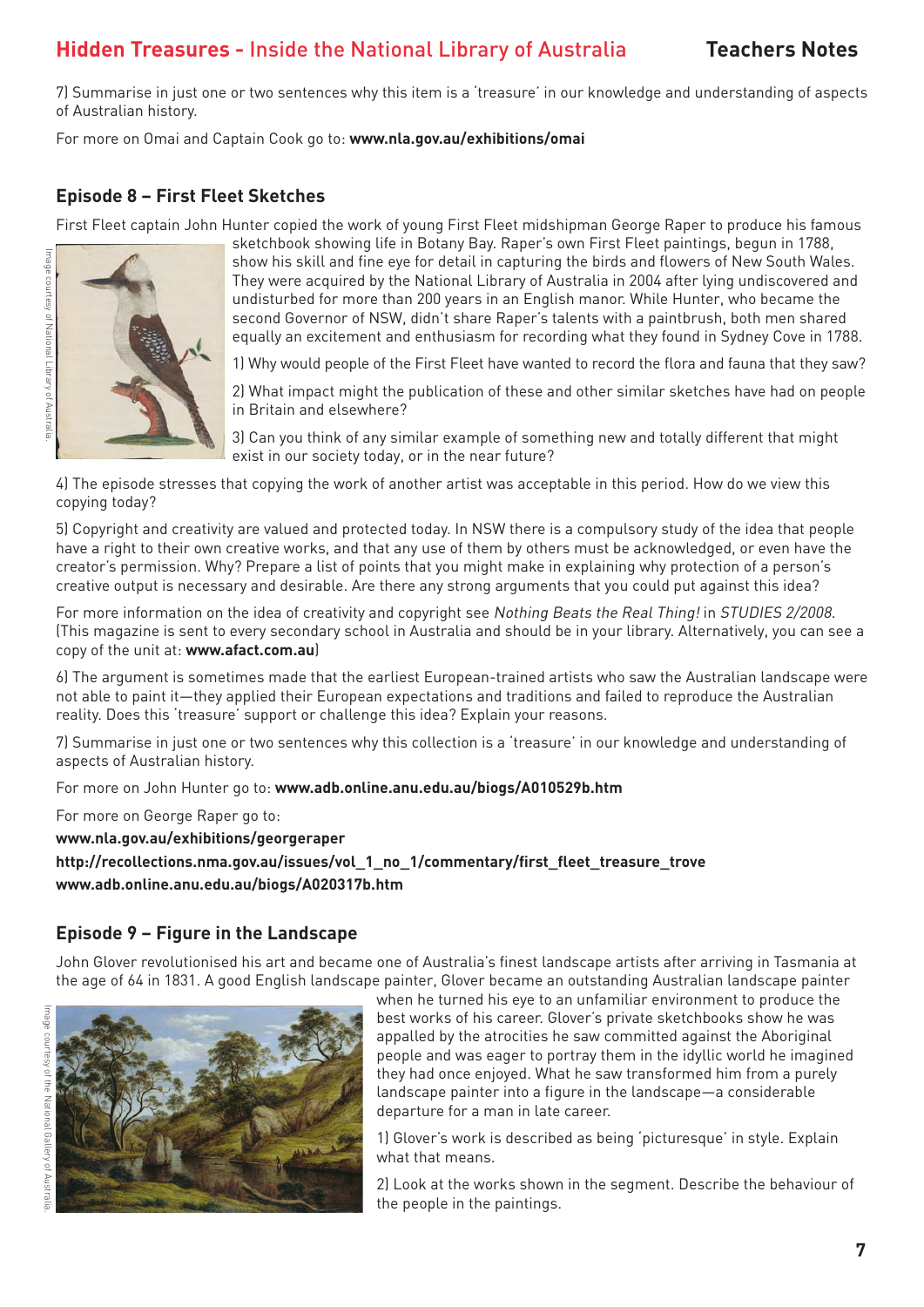3) Describe the landscape.

4) How do the people fit into the landscape?

5) What do you think might be the main message of the paintings to a person at the time?

6) Do these paintings give us different messages today? Discuss the reasons for your answer.

7) Glover arrived in Tasmania in 1831. The scenes of Aboriginal life he depicted no longer existed in reality—Aboriginal traditional culture had been destroyed by this stage. Can his art be used as history? Explain your ideas.

 8) Summarise in just one or two sentences why these paintings are 'treasures' in our knowledge and understanding of aspects of Australian history.

For more on John Glover go to:

**[www.nla.gov.au/exhibitions/countryandlandscape/artist-john\\_glover.html](http://www.nla.gov.au/exhibitions/countryandlandscape/artist-john_glover.html) [www.johnglover.com.au/aboutjohnglover.htm](http://www.johnglover.com.au/aboutjohnglover.htm) [www.adb.online.anu.edu.au/biogs/A010416b.htm](http://www.adb.online.anu.edu.au/biogs/A010416b.htm)  [www.artgallery.sa.gov.au/2004/EX04%20John%20Glover.htm](http://www.artgallery.sa.gov.au/2004/EX04%20John%20Glover.htm) [www.tmag.tas.gov.au/Glover2003/EducationKit/JGtasaborigines.htm](http://www.tmag.tas.gov.au/Glover2003/EducationKit/JGtasaborigines.htm) [www.ngv.vic.gov.au/glover/glover.html](http://www.ngv.vic.gov.au/glover/glover.html)**

### **Episode 10 – John Olsen's Opera House Mural**

John Olsen's visual diary documents his progress on the biggest commission of his career, the Sydney Opera House



mural. Spanning 10 years from 1972, Olsen's diary follows the evolution of his famous mural, which was inspired by Kenneth Slessor's epic poem Five Bells, a tribute to a friend who drowned in Sydney Harbour. Slessor's own 1937 notebook sits alongside Olsen's diary, detailing the gradual process of constructing an epic poem. Olsen guides Churcher through the creation of his mural, and the marine world of Sydney Harbour, to reveal another treasure—a hidden corner of the painting rarely seen by the public.

1) Make a list of descriptive words that reflect how you as a class respond to the Olsen painting.

2) Would you say that the painting tells a story, or is its nature more of an emotional description?

3) Do you think that understanding the context of the painting is essential to understanding its meaning? Explain your views.

4) Read Five Bells. You can find a copy of it at: **[http://users.tpg.com.au/dandsc/op/](http://users.tpg.com.au/dandsc/op/op42.htm) [op42.htm](http://users.tpg.com.au/dandsc/op/op42.htm)** You can read a discussion about the meaning and style of the poem at: **[www.](http://www.abc.net.au/rn/bookshow/stories/2008/2240169.htm) [abc.net.au/rn/bookshow/stories/2008/2240169.htm](http://www.abc.net.au/rn/bookshow/stories/2008/2240169.htm)**

Identify any particular phrases or lines that you can see reflected in the painting.

5) Imagine that you have been asked to interpret a favourite book, poem or song into a painting. Outline or describe what you might include in your painting.

 6) Summarise in just one or two sentences why the manuscript and visual diary are 'treasures' in our knowledge and understanding of aspects of Australian history.

For more on John Olsen and Five Bells and Salute to Five Bells go to:

**[http://sunday.ninemsn.com.au/sunday/art\\_profiles/article\\_1090.asp](http://sunday.ninemsn.com.au/sunday/art_profiles/article_1090.asp)**

**[http://collection.artgallery.nsw.gov.au/collection/results.do?view=detail&images=yes&db=object&id=29837](http://collection.artgallery.nsw.gov.au/collection/results.do?view=detail&images=yes&db=object&id=29) [www.smh.com.au/articles/2004/10/12/1097406558854.html?from=storyrhs](http://www.smh.com.au/articles/2004/10/12/1097406558854.html?from=storyrhs)**

### **Further information**

National Library National Treasures website: **<http://nationaltreasures.nla.gov.au/%3E/Treasures>**